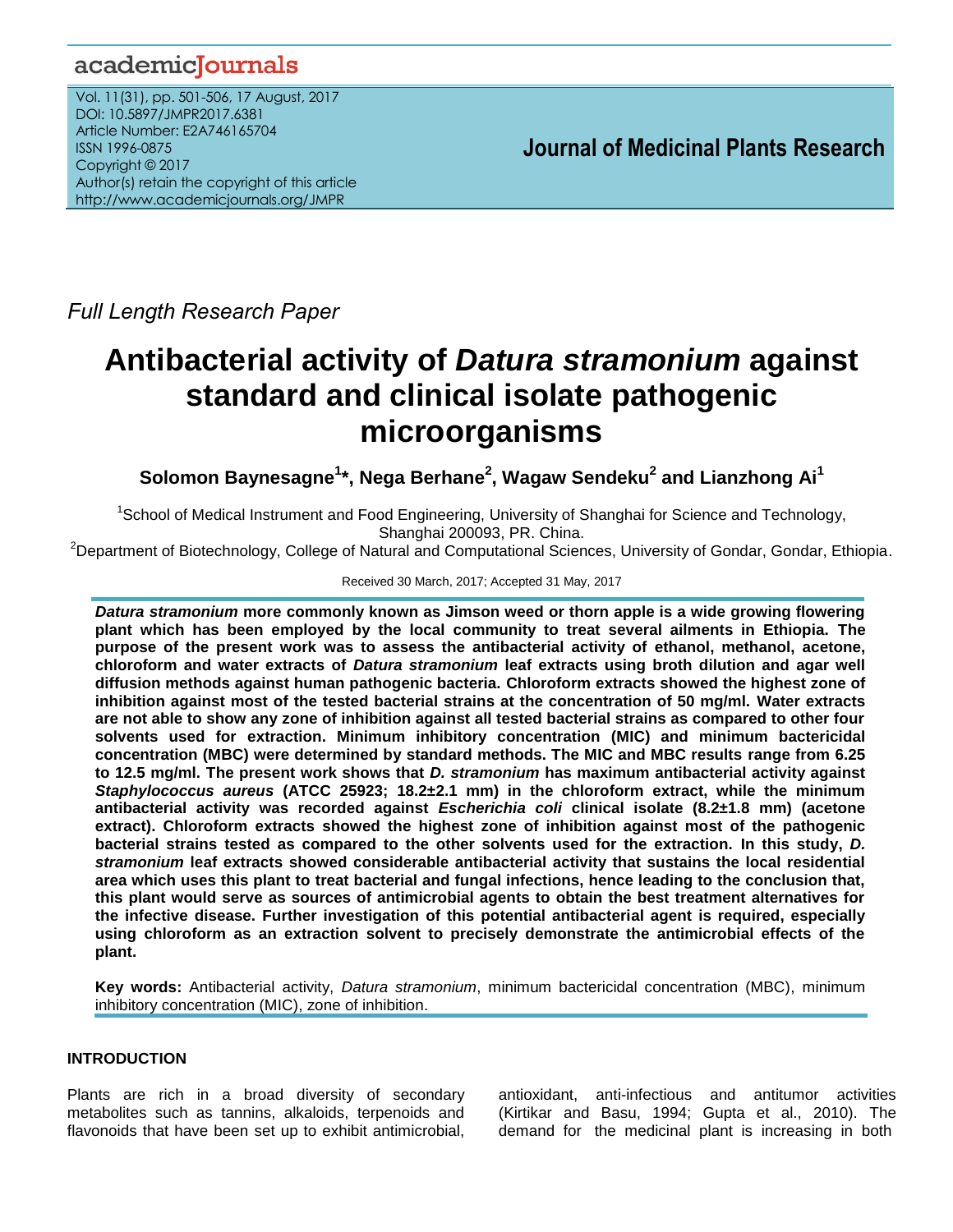developed and producing rural areas due to the affordability, reliability, accessibility and low side effects in therapeutic use have made their recognition worldwide.

During the past ten years, infectious diseases have been listed as the cause of destruction of millions of lives throughout the globe, particularly in the developing countries (Sharma et al., 2013). To treat these diseases, the modern treatment mechanisms have continuously been facing a problem due to associated side effects. Several pathogens have evolved immunity to multiple antibiotics as a result of the mutagenic characteristics of the bacterial genome, rapid multiplication, and transformation of bacterial cells. Consequently, numerous surveys have been carried on in search of medicinal plants having better antibacterial effects against pathogens (Kumar et al., 2007).

In Ethiopia, there are nearly 1000 medicinal plants that constitute about 10% of the entire flora available in the state (Abreham et al., 2015). For several years, the bulk of these plant materials has been employed by the local community as an alternative medicine to treat many diseases, even though most of them are not well characterized scientifically (Geleta et al., 2015).

*Datura stramonium* is mostly available in tropical and temperate regions and belongs to the family, Solanaceae (Tariq et al., 1989). *D. stramonium* contains tropane alkaloids such as scopolamine, atropine and hyoscyamine. As a result of the presence of these significant biomedical components, *D. stramonium* is considered to be important in treating heart disease, dental and skin infections, ulcer, asthma (Boumba et al., 2005), bronchitis, Leucoderma, fever and piles, sinus infections; it has antimicrobial, anticholinergic (Taha and Mahdi, 1984; Diker et al., 2007; Sharma and Sharma, 2010), anti-inflammatory, anti-fungal (Akinyemi et al., 2005; Giadado et al., 2007; Bouzidi et al., 2011), antioxidant, hypolipidemic, anti-inflammatory, antirheumatoid and hypoglycemic properties (Tariq et al., 1989; Gharaibeh et al., 1988; Rasekh et al., 2001; Couladis et al., 2003).

The present work aimed to test the antibacterial activity of *D. stramonium* leaf extracts against the standard and clinical isolate pathogenic microorganisms.

# **MATERIALS AND METHODS**

#### **Collection**

*D. stramonium* leaves used in this study were gathered from different regions of Gondar town*.* The plant was authenticated by the Department of Biotechnology, University of Gondar, Gondar, Ethiopia. It was rinsed with tap water and dried at room temperature.

#### **Preparation of plant extracts**

*D. stramonium* leaves were ground to a fine powder using an electronic grinder. The solvents used for extraction were ethanol, methanol, acetone, chloroform and distilled water. Approximately, 100 g powder was blended with 300 ml of each solvent. Orbital shaker was used for the extraction purpose in which the sample was subjected to continuous shaking for 3 successive days. The sample was then filtered out using Whatman No. 1 filter paper, then the filtrate was evaporated using a rotary evaporator under reduced pressure at 4°C. The extract was pooled and dried *in vacuo* and stored at 4°C in a refrigerator until screened for antibacterial activity. The stock solution was prepared by taking 100 mg/ml in 50% dimethyl sulfoxide (DMSO), mixed with vortex and stored at 4°C until use in the refrigerator.

#### **Preparation of test microorganisms**

The bacterial strains, *Escherichia coli* (ATCC 25922), *Staphylococcus aureus* (ATCC 25923), *Streptococcus pneumoniae* (ATCC 63), *E. coli* (clinical isolate), *Klebsiella pneumoniae* (clinical isolate) and *S. pneumoniae* (clinical isolate) were used. Permission and approval to use clinical isolates was obtained from the ethical clearance board of the University of Gondar Hospital. Microorganisms were grown on nutrient agar at 37°C for 24 h. Standards 0.5 McFarland was prepared by acquiring up to 4 colonies in the normal saline solution according to standard operations.

#### **Antibacterial activity assay**

Agar well diffusion method was employed to assess the antibacterial activity of *D. stramonium* ethanol, methanol, acetone, chloroform and water extracts against the human pathogenic bacteria (Taye et al., 2011). The overnight bacterial culture was taken to prepare the inoculums and adjust to 0.5 McFarland standard in 0.9% autoclaved normal saline. The Muller Hinton agar medium was prepared and autoclaved at the 121°C for 15 min. The media were poured into each Petri dish and set aside to solidify under the laminar hood. After solidifying the media, the sterile cotton swab was used to spread the inoculums throughout the medium uniformly. Wells were made using a 6 mm diameter cork borer. Then, 100 µl of each extract adjusted to the same concentration (50 mg/ml) was totaled to a respective well. Vancomycin (30 µg/disc) and chloramphenicol (30 µ g/disc) were practiced as a positive control, while DMSO 50% was applied as a negative control. The agar plate was allowed to rest for 1 h under the laminar hood and incubated later at 37°C for one daytime. The sensitivity of the test microorganisms was found by assessing the diameter of the zone of inhibition in which significant susceptibility was taken as ≥ 7 mm in diameter. All experiments were executed in duplicate and repeated three times.

#### **Determination of minimum inhibitory concentration (MIC)**

The minimum inhibitory concentration (MIC) was determined for the extracts that inhibited the growth of testing bacteria in the concentration of 50 mg/ml and for the extracts which showed a zone of inhibition  $\geq 7$  mm in diameter. Agar well diffusion and microtube dilution methods were used to perform MIC test. In agar

\*Corresponding author. E-mail: solbiotech68@yahoo.com.

Author(s) agree that this article remain permanently open access under the terms of the Creative Commons [Attribution](http://creativecommons.org/licenses/by/4.0/deed.en_US)  License 4.0 [International](http://creativecommons.org/licenses/by/4.0/deed.en_US) License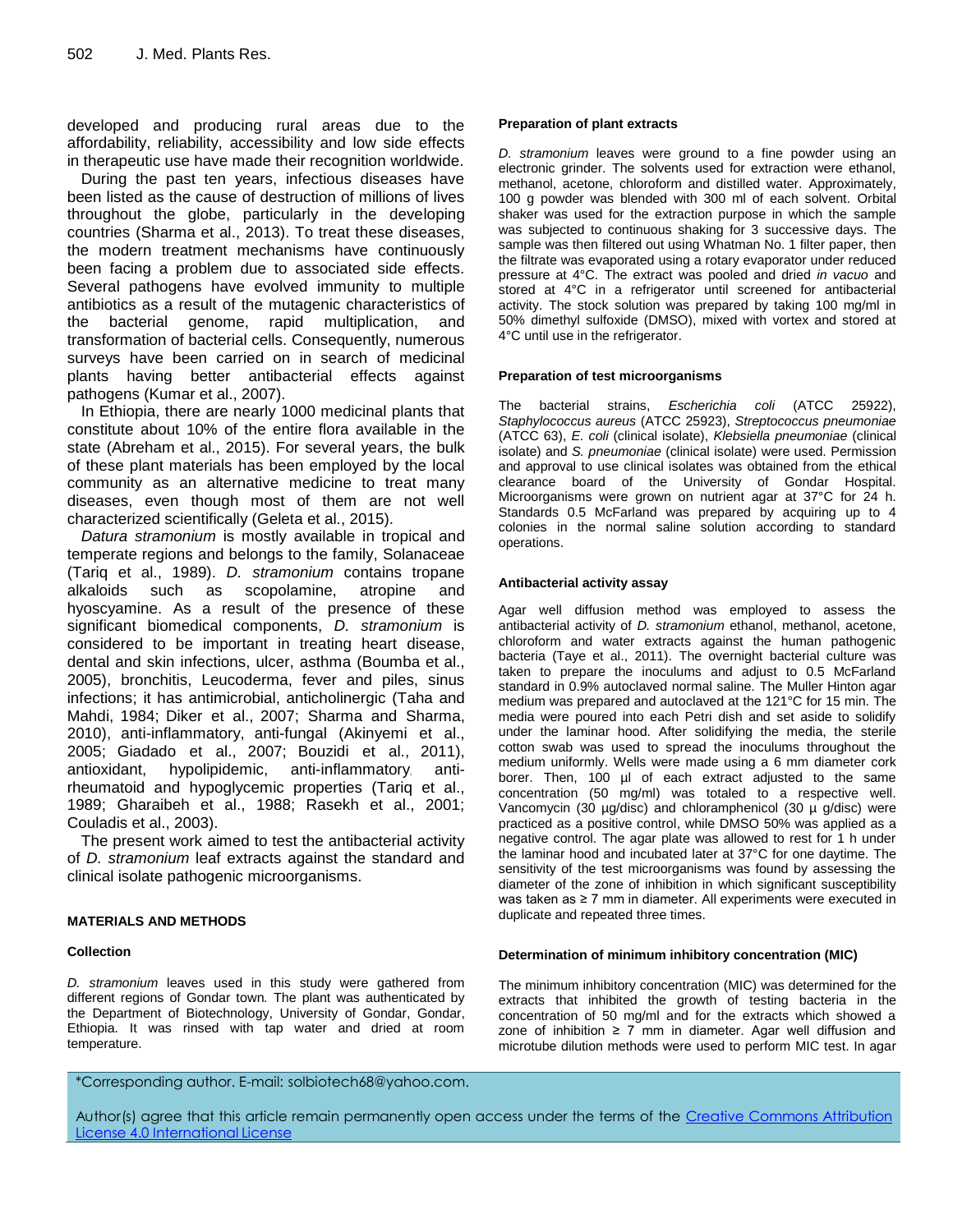**Test organism Inhibition zone(mm) Mean±S.D Control Water extract Ethanol extract Methanol extract Acetone extract Chloroform extract V30 C30** *S. aureus* (ATCC 25923) 0.0 16.5±2.4 14.6±2.3 16.5±2.6 18.2±2.1 17 20 *E. coli* (ATCC 25922) 0.0 - - 12.7±1.7 13.7±2.1 27 24 *S. pneumoniae* (ATCC 63) 0.0 16.7±1.4 15.7±1.7 14.9±1 14.6±1.5 21 23 *E. coli* (clinical isolate) 0.0 9.1±1.2 9.2±1.6 8.2±1.8 16.2±1.1 20 19 *K. pneumoniae* (clinical isolate) 0.0 12.3±1.8 - - 17.5±1.6 19 16 *S. pneumoniae* (clinical isolate) 0.0 - 8.5±1.6 11.9±2 11.3±1.8 18 22

**Table 1.** Mean inhibition zone of five solvent extracts of *D. stramonium* at concentrations of 50 mg/ml on different test bacteria.

well diffusion method, double serial dilution was applied from 50 mg/ml to get 1:2, 1:4, 1:8, 1:16, 1:32 and 1:64 in order to get 25, 12.5, 6.25, 3.125,1.56 and 0.78 mg/ml concentration of extracts, respectively, using 50% DMSO. Next, 100 µl of the extract was added to the wells on Muller Hinton agar and then MIC concentration was identified. In microtube dilution method, a similar principle was applied except dilution performed in 1 ml of nutrient broth. To each labeled concentration, a 30 µl of a standard suspension of test microorganisms was added. The controls were developed without any test microorganisms inoculated. The microtube was incubated at 37°C for 24 h. The existence of growth was examined by checking the turbidity of bacteria on each tube before and after inoculation and the results were compared with the control tube.

#### **Minimum bactericidal concentration (MBC)**

Dilutions having no visually detectable growth were taken and subcultured on Muller Hinton agar to perform MBC and then incubated for 24 h at 37°C. Ultimately, the outcomes with no visible growth were taken as MBC values.

# **Data analysis**

All data were analyzed using SPSS version 20 and the results are presented as means±standard deviations. Analysis of variation (ANOVA) was employed to define the significant differences between test microorganisms. The statistical significance was determined when P values are  $\leq 0.05$ .

# **RESULTS**

Antibacterial activity of *D. stramonium* using 50 mg/ml concentration of five extracts was measured. The results are presented in Table 1. There was no antibacterial activity observed against all tested microorganisms using water as the extraction solvent. Ethanol extract did not inhibit the growth of *E. coli* (ATCC 25922) and *S. pneumoniae* clinical isolate. However, ethanol extract inhibited the rest tested bacteria with inhibition zone ranging from 9.1 to 16.7 mm. Methanol extract inhibited all tested bacteria strains with the exception of *E. coli* (ATCC 25922) and *K. pneumoniae* clinical isolate. On the other hand, acetone extract inhibited tested pathogenic microorganisms with the exception of *K. pneumoniae* clinical isolate. The chloroform extract inhibited all pathogenic microorganisms investigated with the highest inhibition zone for most tested microorganisms. As compared to methanol and acetone extracts, ethanol extract showed higher ( $P$  <0.05) inhibition zone against bacterial strains investigated in this study.

The highest inhibition zone of ethanol extract (16.7 mm) was recorded for *S. pneumoniae* (ATCC 63) and *S. aureus* (ATCC 25923) (16.5 mm). While the maximum zone of inhibition of methanol extract was received from S. *pneumoniae* (ATCC 63) (15.7 mm), *S. pneumoniae* clinical isolate showed the lowest zone of inhibition (8.5 mm). On the other hand, the highest zone of inhibition using acetone extract was recorded for *S. aureus* (16.5 mm), while *E. coli* clinical isolate showed the lowest zone of inhibition which was 8.2 mm. Using chloroform extract, the maximum zone of inhibition was recorded for *S. aureus* (ATCC 25923) (18.2 mm), while the minimum zone of inhibition was obtained for *S. pneumoniae* clinical isolate (11.3 mm).

Vancomycin (30 µg/disc) and chloramphenicol (30 µg/disc) standard antibiotics were applied as positive control while 50% DMSO was applied as a negative control. Chloroform extract showed highest inhibition zone (18.2 mm) for *S. aureus* (ATCC 25923) as compared to Vancomycin (17 mm). In the same extract, *K. pneumoniae* clinical isolate showed better zone of inhibition (17.5 mm) than chloramphenicol (16 mm).

The MIC of *D. stramonium* extracts was determined by agar dilution method. The ethanol extract showed MIC of 6.25% with the exception of *E. coli* clinical isolate and *S. pneumoniae* clinical isolate that showed 12.5%. Methanol extract gave 12.5% MIC for *E. coli* and *K. pneumoniae* clinical isolates, while the rest tested microorganisms showed 6.25%. In the case of acetone extract, *S. aureus* (ATCC 25923), *S. pneumoniae* (ATCC 63) and *S. pneumoniae* clinical isolates showed 6.25% MIC, while the rest showed 12.5% MIC. Chloroform extracts gave 6.25% MIC for all microorganisms tested with the exception of *E. coli* clinical isolate that showed 12.5% MIC (Table 2).

The MBC of ethanol extract against all tested microorganisms was 6.25% except *E. coli* and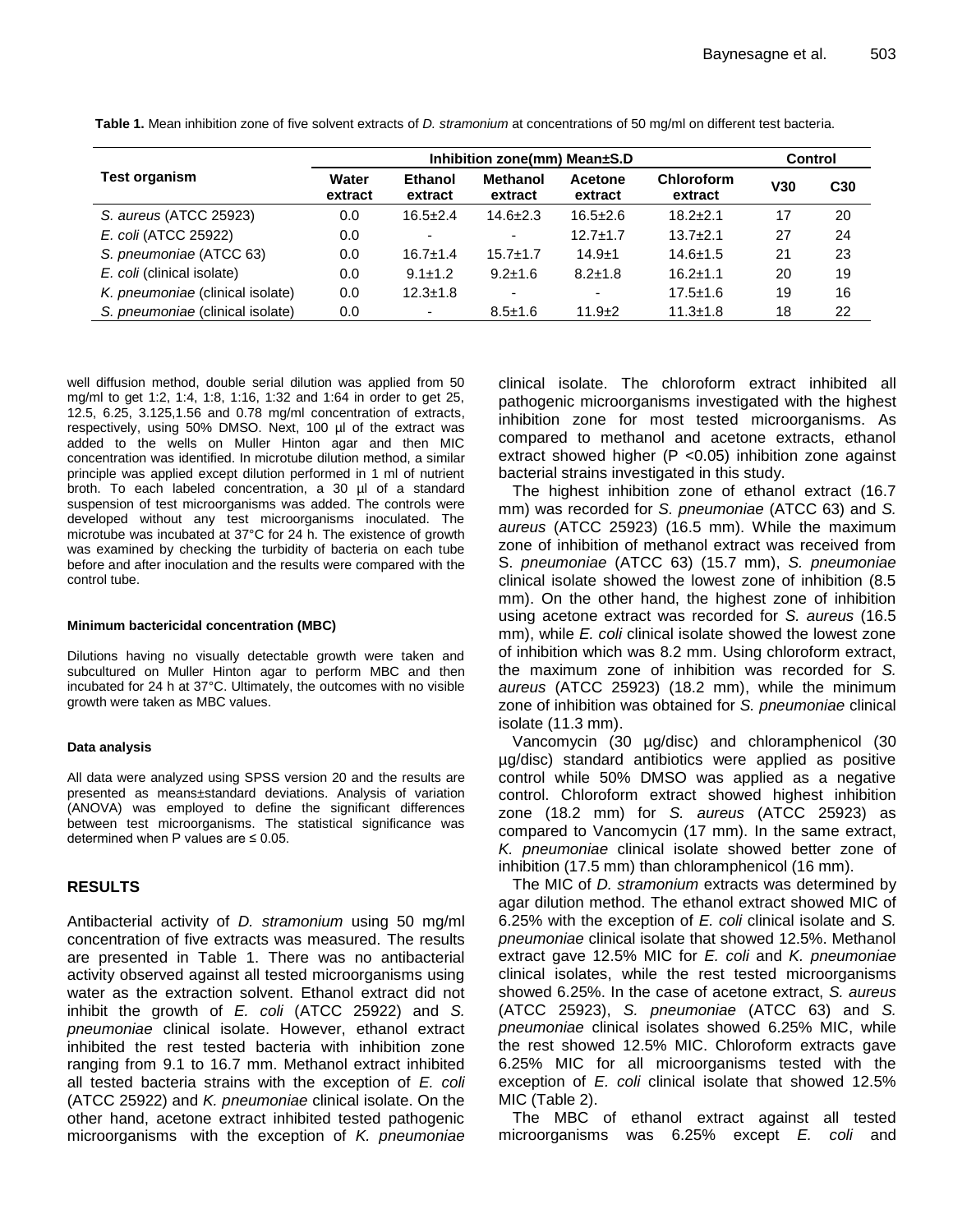| <b>Test bacterial organism</b>  | Ethanol / Methanol / Acetone / Chloroform |           |                    |                     |
|---------------------------------|-------------------------------------------|-----------|--------------------|---------------------|
|                                 | 25%                                       | 12.5%     | 6.25%              | 3.12%               |
| S. aureus (ATCC 25923)          | $-/-/-/-$                                 | $-/-/-/-$ | $-/-/-/-$          | $+/+/+/++/+$        |
| E. coli (ATCC25922)             | $-/-/-/-$                                 | $-/-/-/-$ | $-/-/-$            | $+/+/+/++/+$        |
| S. pneumonia (ATCC 63)          | $-/-/-/-$                                 | $-/-/-/-$ | $-/-/-/-$          | $+/+/+/++/+$        |
| E. coli (Clinical Isolate)      | $-/-/-/-$                                 | $-/-/-/-$ | $-1$ + $/$ + $/$ + | $+/-$ + $/$ + $/$ + |
| K. pneumonia (clinical Isolate) | $-/-/-/-$                                 | $-/-/-/-$ | $-1$ + $1$ + $1$ - | $+/+/+/++/+$        |
| S. pneumonia (clinical isolate) | $-/-/-/-$                                 | $-/-/-/-$ | $+/-/-/-$          | $+/+/+/+$           |

**Table 2.** MIC of ethanol, methanol, acetone, and chloroform extracts of *D. stramonium* against tested bacteria.

+ and - indicates the availability and absence of growth.



**Figure 1.** *D. stramonium* MBC of ethanol, methanol, acetone and chloroform extracts against selected pathogenic bacteria.

*S. pneumoniae* clinical isolates that showed 12.5% MBC. On the other hand, methanol extract showed MBC of 6.25% against *E. coli* (ATCC 25922), *K. pneumoniae* clinical isolate and *E. coli* clinical isolate, 12.5% MBC was observed for *S. aureus* (ATCC 25923), *S. pneumoniae* (ATCC 63) and *S. pneumoniae* clinical isolate microorganisms. However, acetone extracts showed 6.25% against *S. aureus* (ATCC 25923), *S. pneumoniae* (ATCC 63) and *S. pneumoniae* (clinical isolate). The rest tested microorganisms showed 12.5% MBC. Moreover, chloroform extracts exhibited 6.25% minimum bactericidal concentration against in all the tested microorganisms with the exception of *E. coli* clinical isolate that showed 12.5% MBC (Figure 1).

# **DISCUSSION**

The purpose of traditional medicine by local communities

is attributed to its accessibility and price effectiveness and thus, the use of herbal medicine is nowadays becoming increasingly more popular in the globe. Medicinal plants constitute an efficient beginning for both traditional and advanced medical specialty. Approximately, 80% of people from developing countries use traditional medicine as primary health care (Eloff, 1998). Consequently, such plants should be investigated in a broad range to better see their properties, safety and efficacy. Over the years, the World Health Organization (WHO) recommended that countries should cooperate with traditional medicine with a survey to identify and exploit aspects that provide secure and efficient remedies for ills of both microbial and non-microbial origins (WHO, 1978).

The significance of plant extracts and phytochemicals, both with known antimicrobial properties can be of great significance in therapeutic treatments. A routine of surveys has been previously conveyed in different states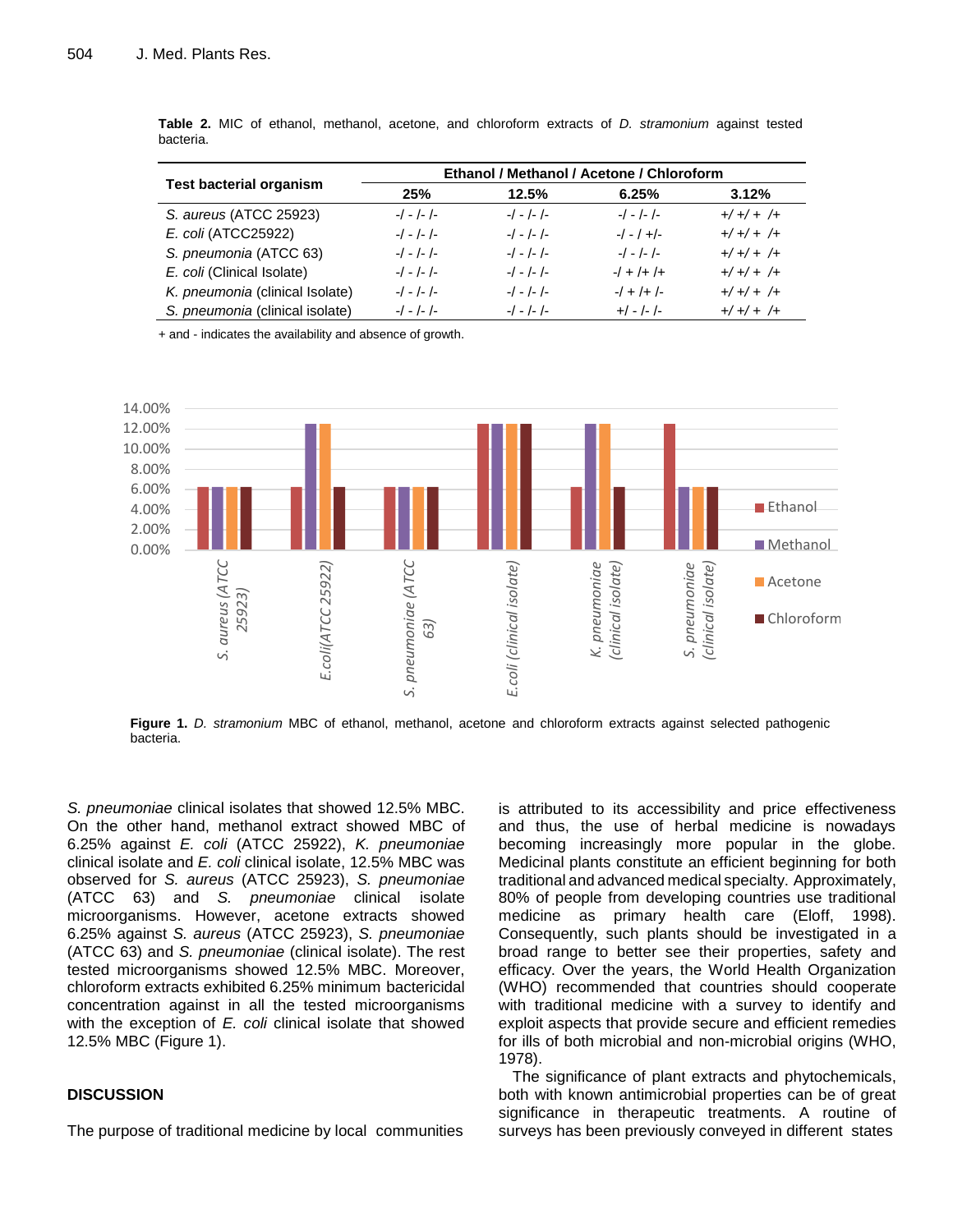to prove such efficiency (Ikram and Inamul, 1984; Almagboul et al., 1985; Artizzu et al., 1995). Various plants have been employed as a result of their antimicrobial traits, which are due to compounds synthesized in the secondary metabolism of the flora.

In the present study, antibacterial activities of *D. stramonium* leaf extracts using 5 extracts as extraction solvents have been conducted against the standard and clinical isolate human pathogenic microorganisms.

As per the research, there was no previous work conducted to validate *D. stramonium* leaf extracts using the patterns used in this research in Ethiopia. In the data, water extracts did not show any antibacterial activity against tested pathogenic microorganisms which are supported by previous findings that used water as an extraction solvent for finding active antibacterial components (El safey and Salah, 2011).

The current study shows that leaf extracts of *D. stramonium* inhibited the growth of human pathogenic bacteria *S. aureus* (ATCC 25923) *E. coli* (ATCC 25922), *S. pneumoniae* (ATCC 63), *E. coli* (clinical isolate), *S. pneumoniae* (clinical isolate) and *K. pneumoniae* (clinical isolate) which is in line with the outcomes obtained by Obi et al. (2002).

The leaf extracts of *D. stramonium* showed antibacterial activity against *E. coli* and *K. pneumoniae* which is compatible to Adebayo et al. (1989) who found high antimicrobial activity against those microorganisms. In addition, higher antibacterial activity was obtained against *S. pneumoniae* (ATCC 63) and *S. aureus* (ATCC 25923) and lower antibacterial activity against *E. coli*  clinical isolate which is partially in line with the results obtained by Benito et al. (2011) who found higher antibacterial activity against *S. aureus* (ATCC 25923) and *E. coli* (ATCC 25922) and *E. coli* clinical isolate. Moreover, *D. stramonium* extracts showed lower antibacterial activity against *E. coli* clinical isolates which is supported by the results of Eftekhar et al. (2005).

Antibacterial activity of *D. stramonium* leaf extracts is due to the presence of phytochemicals that includes, flavonoids, phenols, tannins, saponins, sterols and alkaloids. Because of the presence of these fundamental biomedicals, *D. stramonium* is considered as treasured medicine and useful in the treatment of many diseases. Phytochemical constituents in the plant sample are known to be biologically active compounds and they are responsible for different activities such as, antimicrobial, antioxidant, antifungal and anticancer (Hossain and Nagooru, 2011; Powar and Powar, 2016).

The classes of alkaloids are among the major poisons known. Aside from being vicious, some alkaloids have also been shown to be useful in correcting renal disorders (Fluck, 1973; Konkwara, 1976). The present work shows that *D. stramonium* has maximum antibacterial activity against S. *aureus* (ATCC 25923), 18.2 mm (chloroform extract) while the minimum antibacterial activity was recorded against *E. coli*

clinical isolate (8.2 mm) (acetone extract).

# **Conclusion**

In the present work, the antibacterial activity of *D. stramonium* leaf with 5 different solvents was investigated. Results of this study indicate that *D. stramonium* possesses considerable antibacterial activity that supports the use of the flora in the traditional scheme of medicine for the handling of several diseases. However, advance studies are required to identify and characterize the bioactive compounds responsible for the activity so that, the plant can be used as a natural antimicrobial agent. The presence of secondary metabolites in single or in combination with others could be responsible for the antibacterial activity of the plant.

Extracts obtained from *D. stramonium* in this study were tested only against bacteria and further investigation is necessary to validate against fungal species since the local community uses the leaf of this plant to treat bacterial and fungal infections. Further investigation of this potential antibacterial agent by other researchers is recommended with similar and different forms of pathogenic microorganisms to precisely demonstrate the antimicrobial effects of the plant.

# **CONFLICT OF INTERESTS**

The authors declare that there is no conflict of interest.

# **ACKNOWLEDGEMENTS**

The authors are gratefulness to the University of Gondar for providing the research facilities; Department of Biotechnology Laboratory assistants for their follow-up during the entire study. They gratefully acknowledge all the staff members of the Department of Biotechnology, University of Gondar, for their generous and kind assistance.

# **REFERENCES**

- Abreham B, Awokech G, Birtukan G, Rahel A, Taye M, Workabeba D (2015). Antimicrobial activity of *Thymus schimperi Ronninger* (*Lamiaceae*) against standard and clinical isolates of human pathogenic bacteria. J. Med. Plants Res. 9(11):379-384.
- Adebayo AG, Oloke JK, Aladesanmi AJ (1989). Antimicrobial activities of the leaf extract of *Eugeniauniflora*. Phytother. Res. 3:258-259.
- Akinyemi KO, Oladapo O, Okwara CE, Ibe CC, Fasure KA (2005). Screening of crude extracts of six medicinal plants used in Southwest Nigerian orthodox medicine for anti-methicillin resistant *Staphylococcus aureus* activity. BMC Complement. Altern. Med. 5:6.
- Almagboul AZ, Bashir AK, Farouk A, Salih AKM (1985). Antimicrobial activity of certain Sudanese plants used in folkloric medicine. Screening for antibacterial activity. Fitoterapia 56:331-337.
- Artizzu N, Bonsignore L, Cottiglia F, Loy G (1995). Studies of the diuretic and antimicrobial activity of Cynodon dactylon essential oil. Fitoterapia 66:174-175.